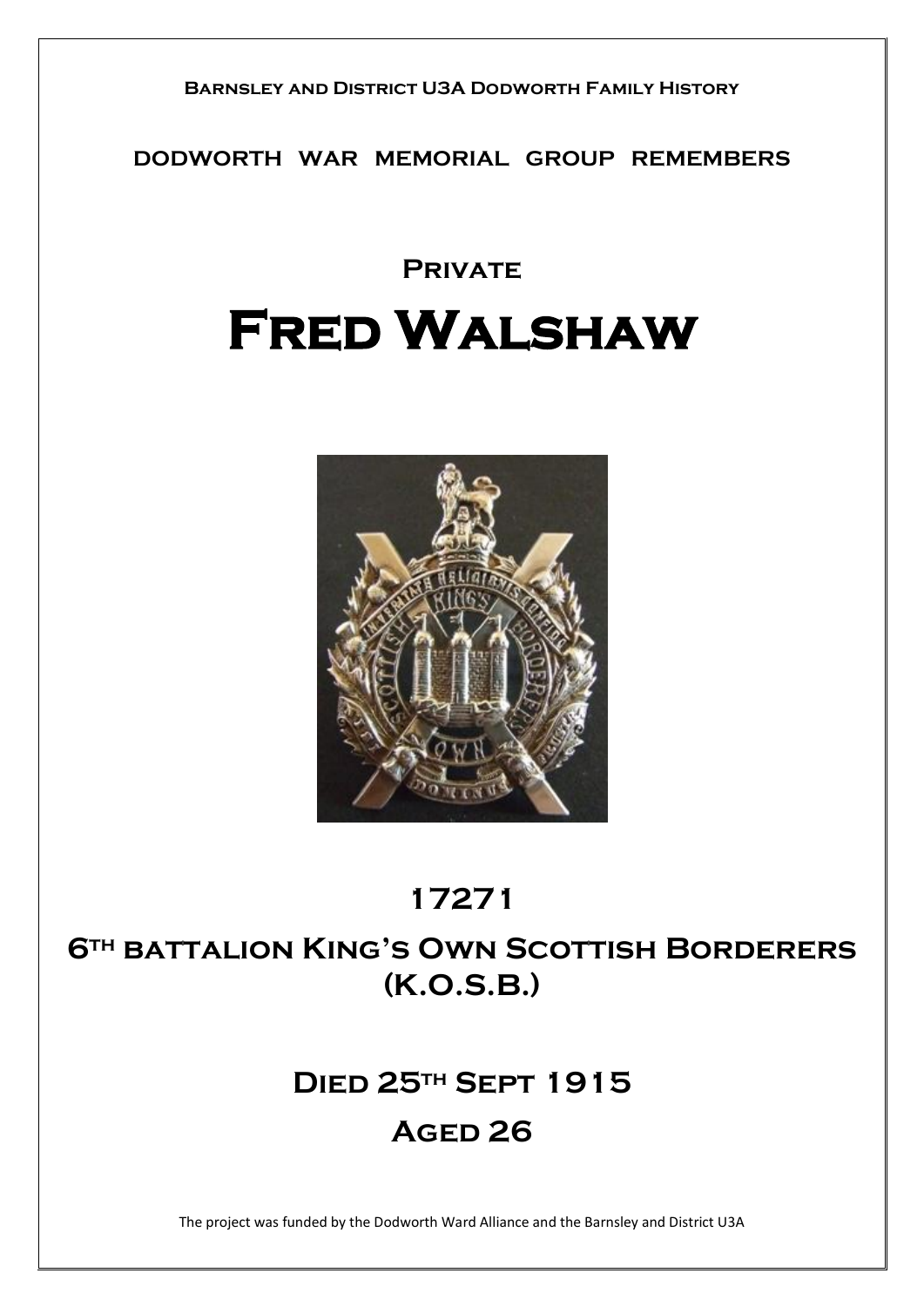### **Private Fred Walshaw 17271 6th Battalion Kings Own Scottish Borderers (KOSB)**

Fred was born in Dodworth in 1889, the youngest child of John Woodhead Walshaw and Anne (nee Barrow).They were both born in Cumberworth, Yorkshire as were their first three children, they came to live in Dodworth sometime before 1880 and lived at 6, Pilley Hill, Dodworth. In 1887 they sadly lost their youngest daughter Martha Ann aged 1 she was buried in St. John's churchyard Dodworth. When Fred was born he was the youngest of eight children. Sadly the family were to lose another child with the death of their eldest daughter Rebecca aged 21, she too was buried in St John's churchyard on 16<sup>th</sup> Sept 1892 Some time after this the family moved to Glass Houghton, Castleford, Yorkshire. In 1900 John Woodhead aged 49 died in Glass Houghton, he was brought back to Dodworth for burial in St. John's churchyard on 3<sup>rd</sup> October. Ann also died at Glass Houghton in January 1911, she too was buried in the same churchyard as her husband on 12<sup>th</sup> January 1911.It is thought they were returned to be buried in Dodworth because their two daughters were already buried here.

After his mother's death Fred went to live as a boarder with the Hayward family at Wheldale Lane (Wheldon Rd.) in Castleford. William Hayward and 3 of his daughters were employed at the local bottle works (Lumb's).Fred worked as miner at Fryston number 1 colliery, Castleford.

On 16<sup>th</sup> August 1911 Fred at the age of 22 married William Hayward's youngest daughter, Elizabeth age 20 at Castleford Parish church. William Walshaw one of Fred's twin brothers was witness at the wedding. The following year their son Leslie was born and in 1913 a daughter Lily was born.

After the outbreak of World War 1 Fred enlisted in December 1914,probably in a local regiment only to be transferred to the 6<sup>th</sup> Battalion King's Own Scottish Borderers (K.O.S.B.)

The K.O.S.B. was formed at Berwick on Tweed in August 1914 as part of Kitchener's First Army. They were a battalion of the 28<sup>th</sup> Brigade in the 9<sup>th</sup> Division, under Major General G. Thesigner. They moved to Bordon, March 1915 and then onto Bramshott, East Hampshire. The Battalion were mobilised for war and landed at Boulogne, France on 12<sup>th</sup> May1915 and by September were in Northern France near Loos.

The overall plan at this time was that the French and British Armies were to attack the German 6<sup>th</sup> army on a 20 mile front in France between Arras and Le Bassee. The British First Army was to break through the German defences on the northern part near Loos. The Germans were to be attacked at the Battle of Loos by 6 British Divisions including the 9<sup>th</sup>.This attack was known as "The Big Push" because never before had so many men been involved in such an attack. At the commencement of the battle poison gas was to be used for the first time by the British Army, because there was a shortage of artillery.

The  $6<sup>th</sup>$  K.O.S.B. were to be involved at the very start of the attack as part of the first wave of 28<sup>th</sup> Brigade near Auchy north west of Lens.They were tasked with attacking Hohenzollern Redoubt and Fosse8, German strongholds on higher ground which overlooked the flat battle area in front. On the morning of the first day of battle on 25<sup>th</sup> September 1915 gas was released but some drifted back behind the men and also gave no cover in no man's land. They were able to advance towards the wire but soon the German machine gunners were gunning down rows of men from a higher position, many men were killed or pinned down.

The  $6<sup>th</sup>$  K.O.S.B. suffered heavy losses at the Battle of Loos and the opening day was the worst day for casualties of many Scottish battalions.

Fred died in the morning of the first day's battle, according to Ernest Holmes who enlisted at the same time as Fred, he sent a letter to Fred's wife saying, they were in a dugout and Ernest was within 2 yards of Fred when a German shell burst there causing the dugout to fall in burying Fred and 2 others. Although they got him out quickly Fred was already dead and the other 2 died later that day.It is assumed that Fred was buried but he is one of the very many who does not have a known grave.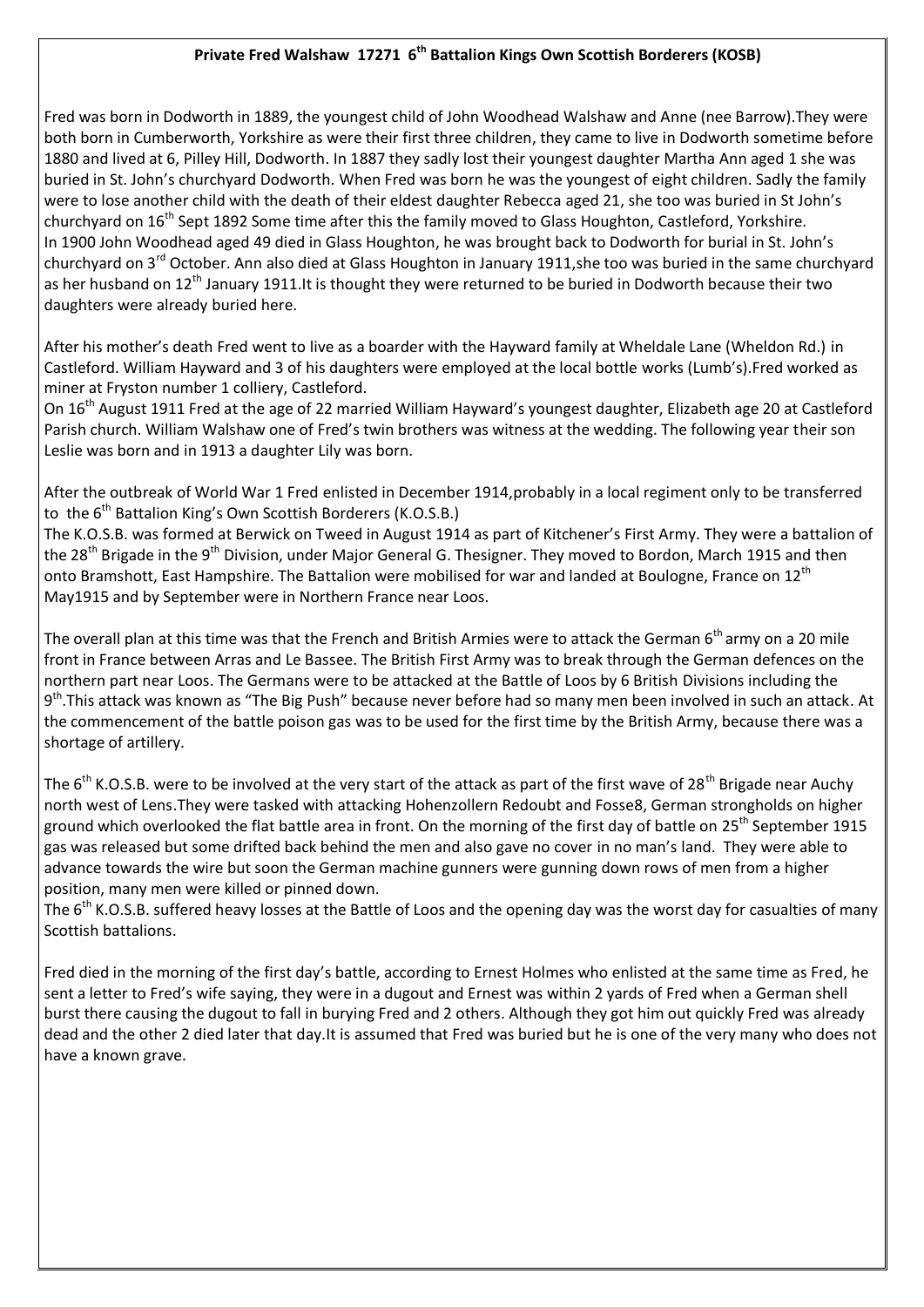Fred Walshaw is remembered on Loos memorial, Pas de Calais, France. Panel 53 to 56.





 The Loos Memorial commemorates over 20000 men who died in this area from the first day of the Battle of Loos to the end of the war.

Fred is also remembered on Dodworth World War 1 memorial.

A Newspaper report at the time of Fred's death

#### A FORMER DODWORTHIAN. KILLED IN ACTION. News has been received at Dodworth of the death in action of Private Fred Wal box the youngest con of the late Mr. John Wood hoad Wakhaw, formerly of Pilley Hill, The daceased sokier's wife worth. Walshaw, and two young children resides at Charles Street, Castleford.<br>Private Wikhaw, who was in the 62 Batt., K.O.S.B., was killed on September How he died is 25th at the battle of Loos. described in a sympathetic letter his wife has received from Privato Ernest Holmes which he anys: "I was within two yards of him on the morning of the 25th September when a shell burst, knocking in our dug-out men, and although all three were got one in a very short time it was found that Fred was don't and the other two died later in the day, I cannot express how deeply I teel for you in, your sad loss. Cod give you strength: to bear your deep sorrow The docensed was 20 years old and enlisted December last year. He was previously at Fryston Colliery. He leaves idow and two young children. His brothers, and most of his relations are astora, **stall** esidents of Dodworth.